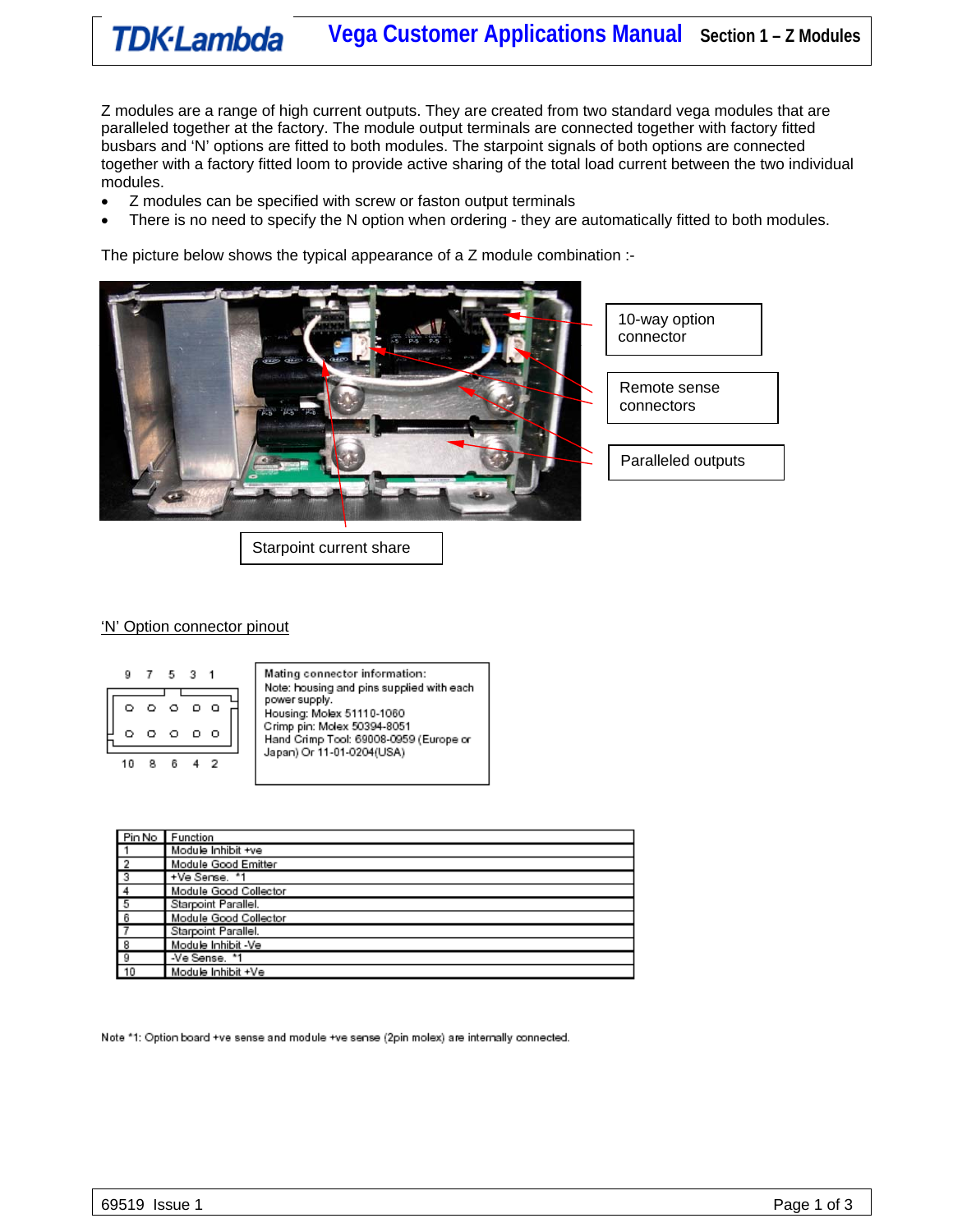The available Z modules are :-

| <b>Z</b> Module | <b>Standard modules used</b> | <b>Voltage Range</b> | <b>Current Rating</b> | <b>Total Slots</b> |
|-----------------|------------------------------|----------------------|-----------------------|--------------------|
|                 |                              |                      |                       |                    |
| Z2              | $D1L + D1L$                  | $1.8 - 3.8V$         | 95A                   |                    |
| Z <sub>3</sub>  | $E1 + E1$                    | $1.8 - 3.8V$         | 114A                  |                    |
| Z4              | $D1H + D1H$                  | $3.9 - 5.5V$         | 95A                   |                    |
| Z6              | $E2 + D1H$                   | $3.9 - 5.5V$         | 104.5A                | 3.5                |
| 77              | $D3 + D3$                    | $8.0 - 16.5V$        | 45.6A                 |                    |
| Z18             | L1 + L1                      | $4.2 - 5.5V$         | 66.5A                 |                    |
|                 |                              |                      |                       |                    |

### **Connecting to Z Modules**

Screw Terminal option

Z2 thru' Z7 modules have M5 terminal screws. M5 ring tags suit wire sizes up to 16mm<sup>2</sup>. Z18 module has M4 terminal screws. M4 ring tags suit wire sizes up to 10mm<sup>2</sup>. Choose an appropriate wire size and ring tag to suit the current rating.

#### Faston Terminal option

Z2 thru' Z7 modules have four 9.5mm faston tabs for the +ve output and four 9.5mm faston tabs for the –ve output.

Z18 module has four 6.3mm faston tabs for the +ve output and four 6.3mm faston tabs for the –ve output.

Vega C.A.M Section 1 (connection details) provides guidance on cables and suitable ring tags.

# **Using Remote Sense with Z modules**

The remote sense connection of both modules should be connected to the same sensing point. This is best achieved by paralleling the module sense connections together and running a single pair of sense leads from either module to the load point.

Connect a wire between the +ve sense terminals of both 10-way option connectors (i.e pin 3 to pin 3). Connect a wire between the -ve sense terminals of both 10-way option connectors (i.e pin 9 to pin 9). Connect remote sense cables from the load to either of the 2-way sense connectors located just above the module output terminals (pin 1 is –ve sense, pin 2 is +ve sense).